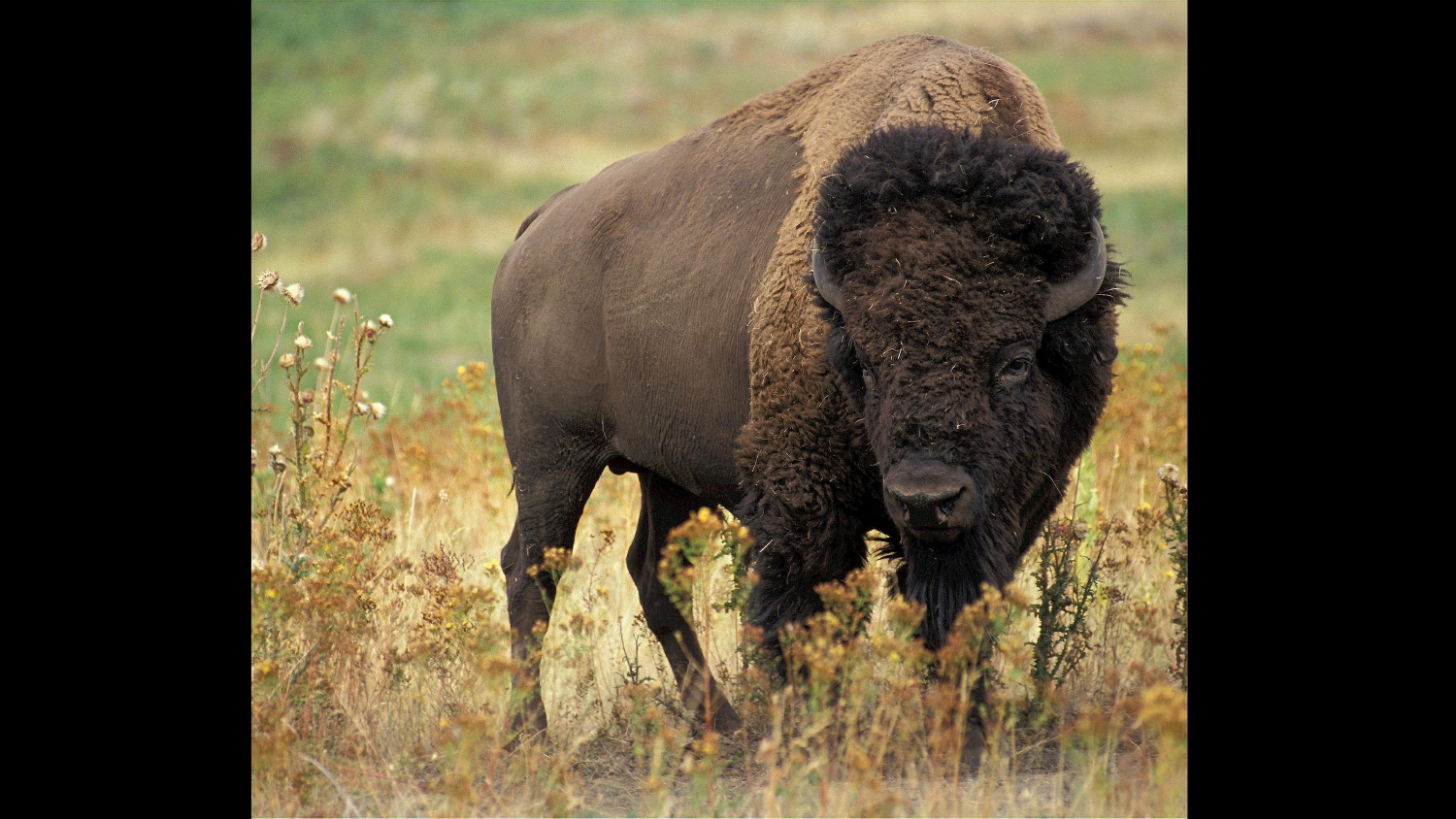# AMD and coreboot

History and Future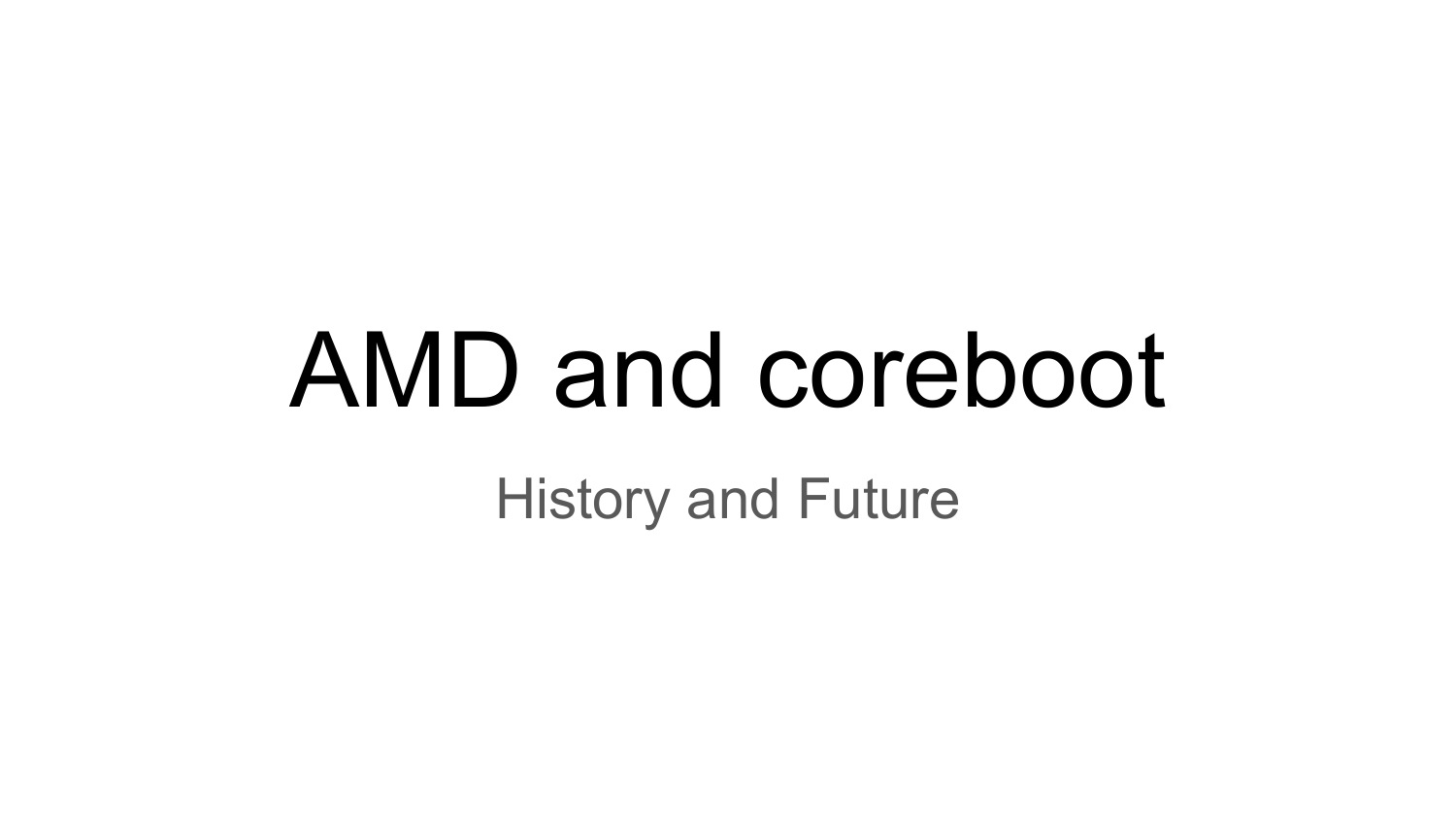#### What this talk is not...

ARM cores

Zen cores

AMD-approved

factual?  $\bullet$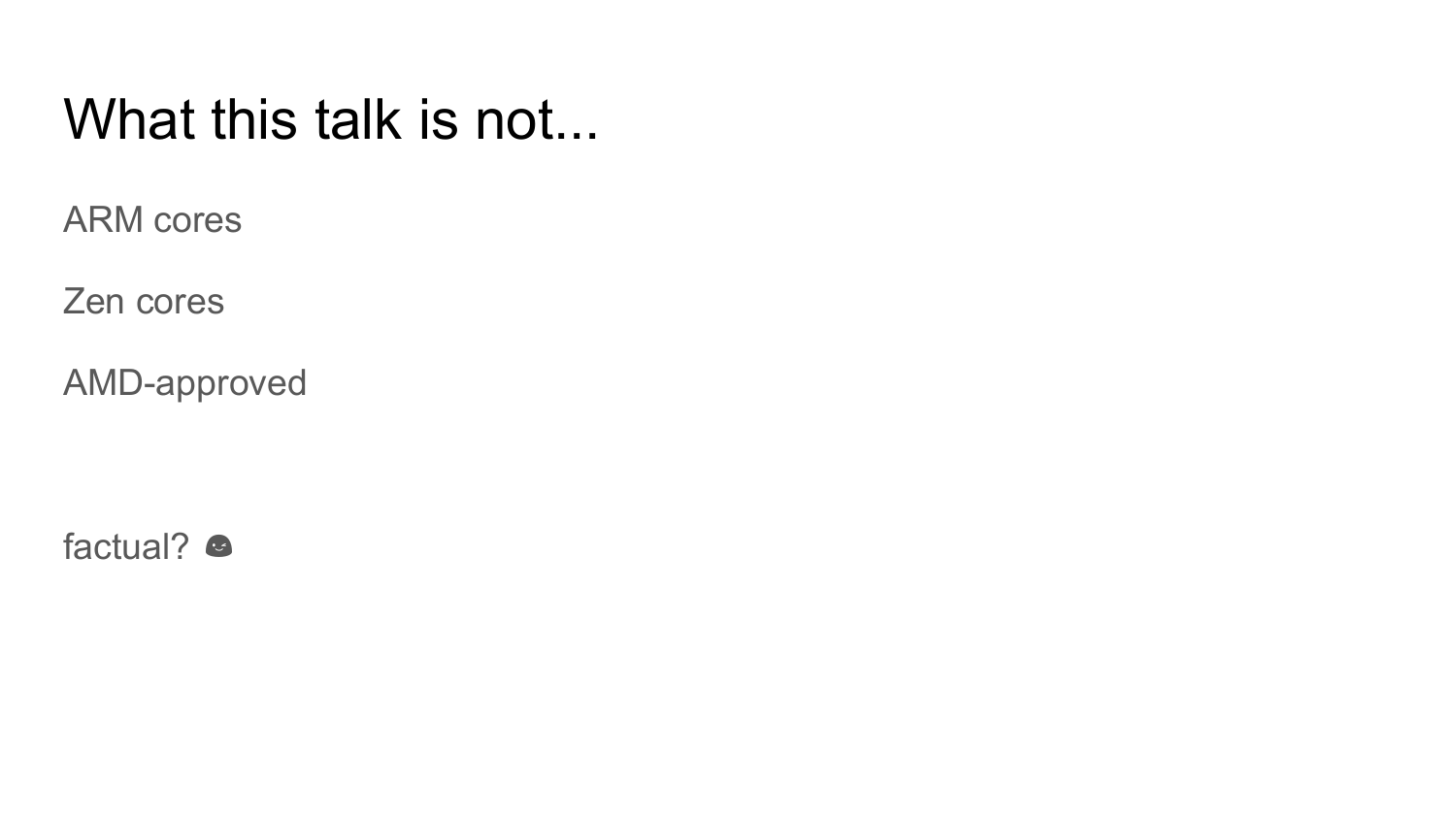#### What this talk is...

- How to speak AMD
- Old and legacy
- AGESA and CIM<sub>X</sub>
- binaryPI
- Going forward
- Resources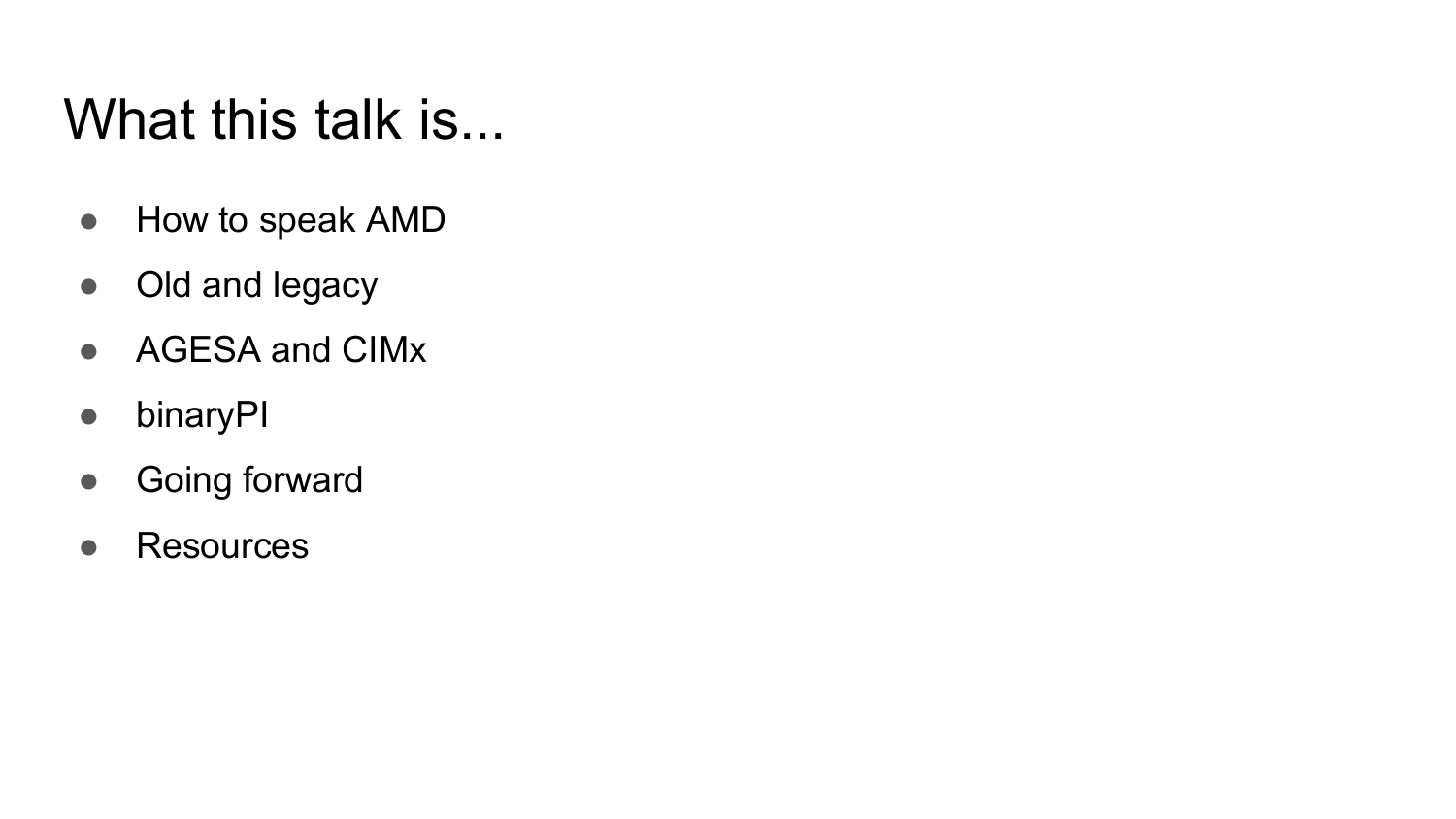## How to speak AMD - CPUs and APUs

- Family: microarchitecture generation
	- Models: microarchitectural improvements, and other features
	- ex. Family 15h, Models 70h-7Fh
	- May iterate concurrently
- **Codenames** 
	- For microarchitectures, dies, variants, platforms
		- ex. name: Bulldozer/Orochi/Valencia/Adelaide
	- Some codenames seemed to stick, while others didn't
		- ex. Ontario/Desna/Zacate -> Brazos
- Embedded
	- G-Series and R-Series
	- Bird codenames
	- Unique graphics Device IDs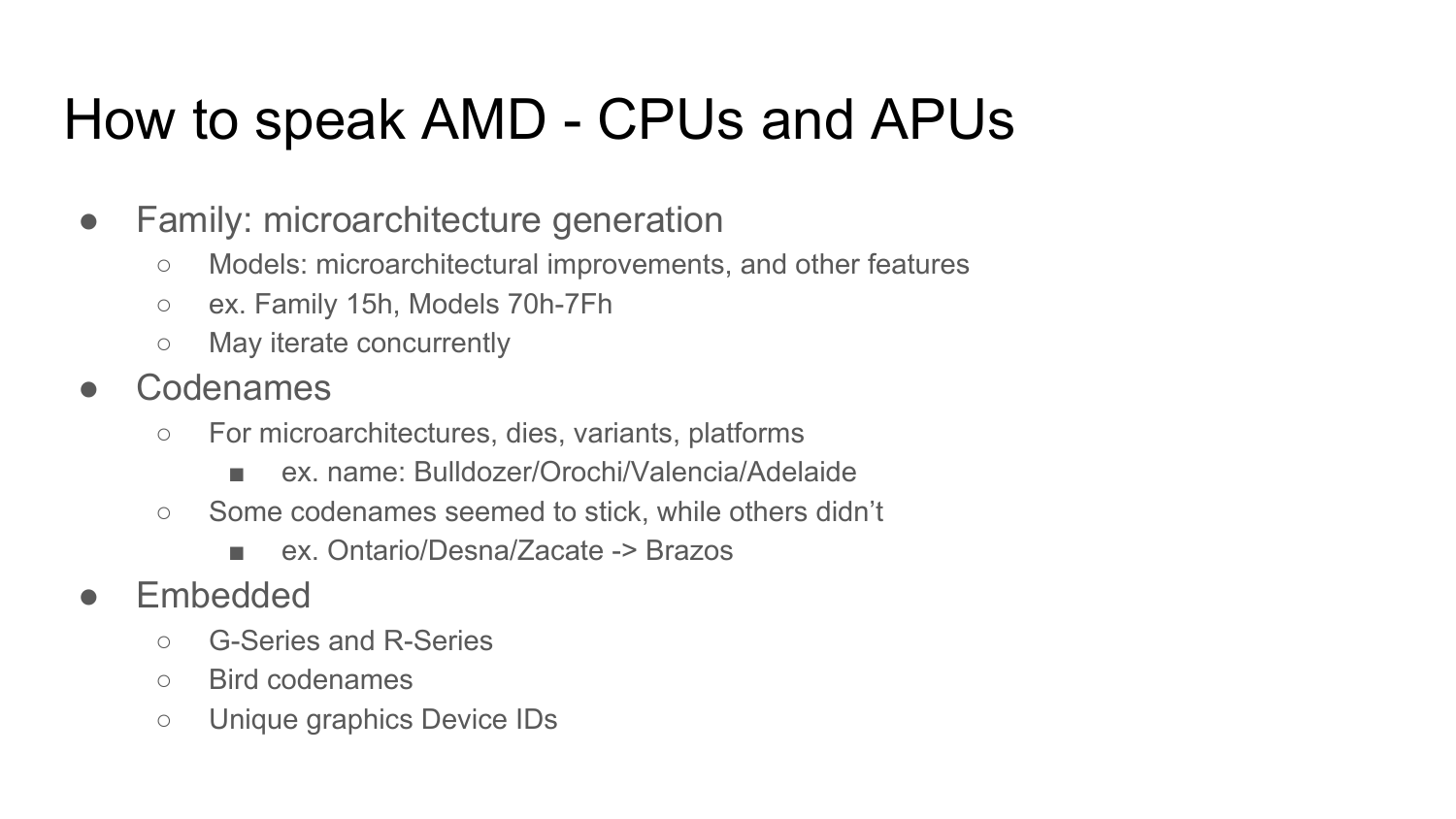# How to speak AMD, continued

- Accelerated Processing Unit (APU)
	- Re-monikered Fusion device
	- CPU and graphics on same die
- Infrastructure
	- Socket, Package
- AMD64: Integrated northbridge
	- northbridge/amd/cimx/rd890 ?
- IO hubs
	- For APUs Fusion Controller Hub (FCH)
		- Many variants
		- Codenames Hudson, Bolton
	- 3-chip SBxx0
	- Newest APUs use integrated FCH
		- e.g. Kern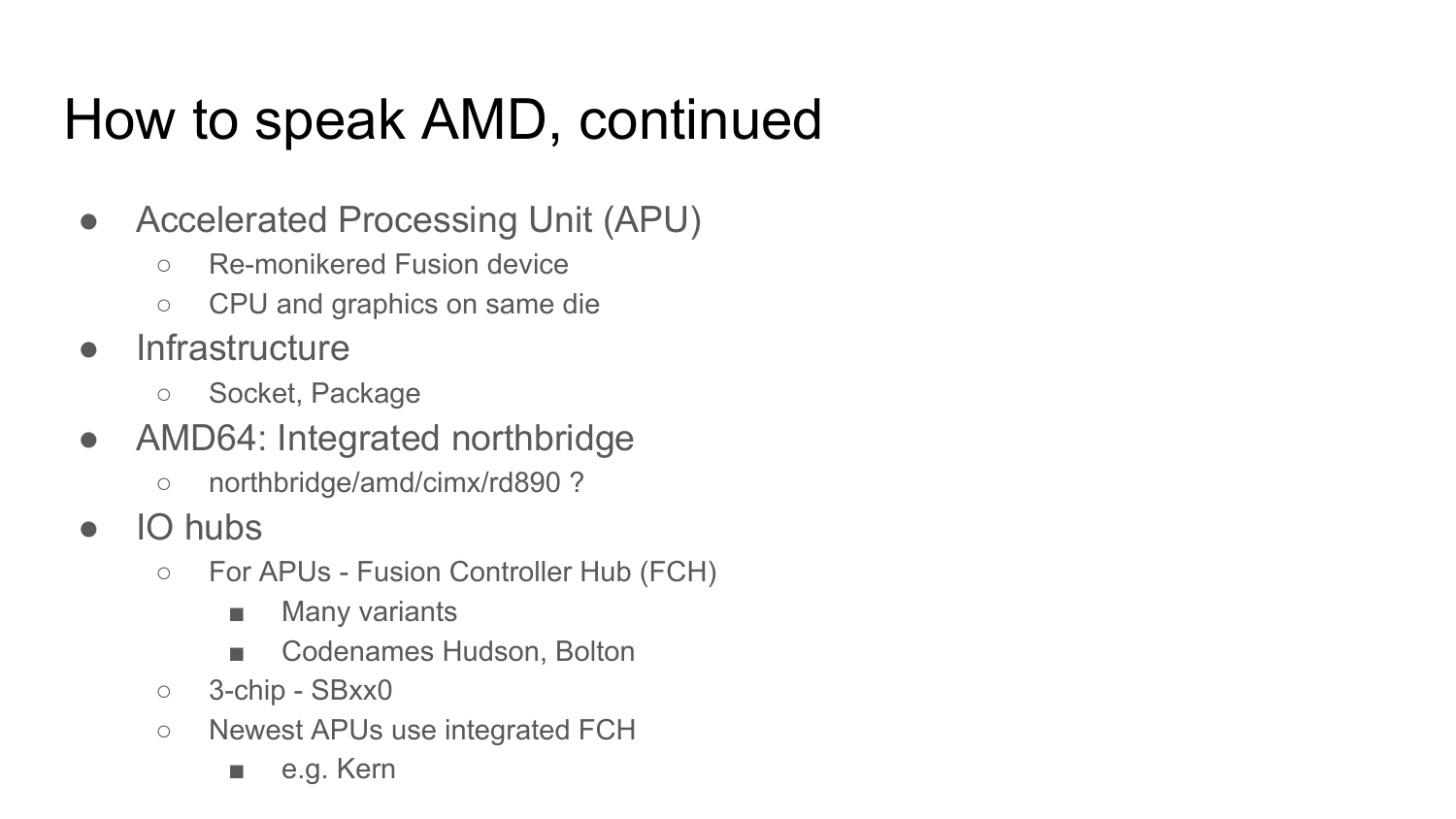## The old

- Native coreboot ports
	- AMD64
		- Family 0Fh
		- Family 10h
			- Still active?
		- Family 15h
			- Still active for certain models
	- Geode
		- Geode GX2: branded as Geode GX (IIRC)
		- Geode LX
		- No Geode NX
		- No SCxx00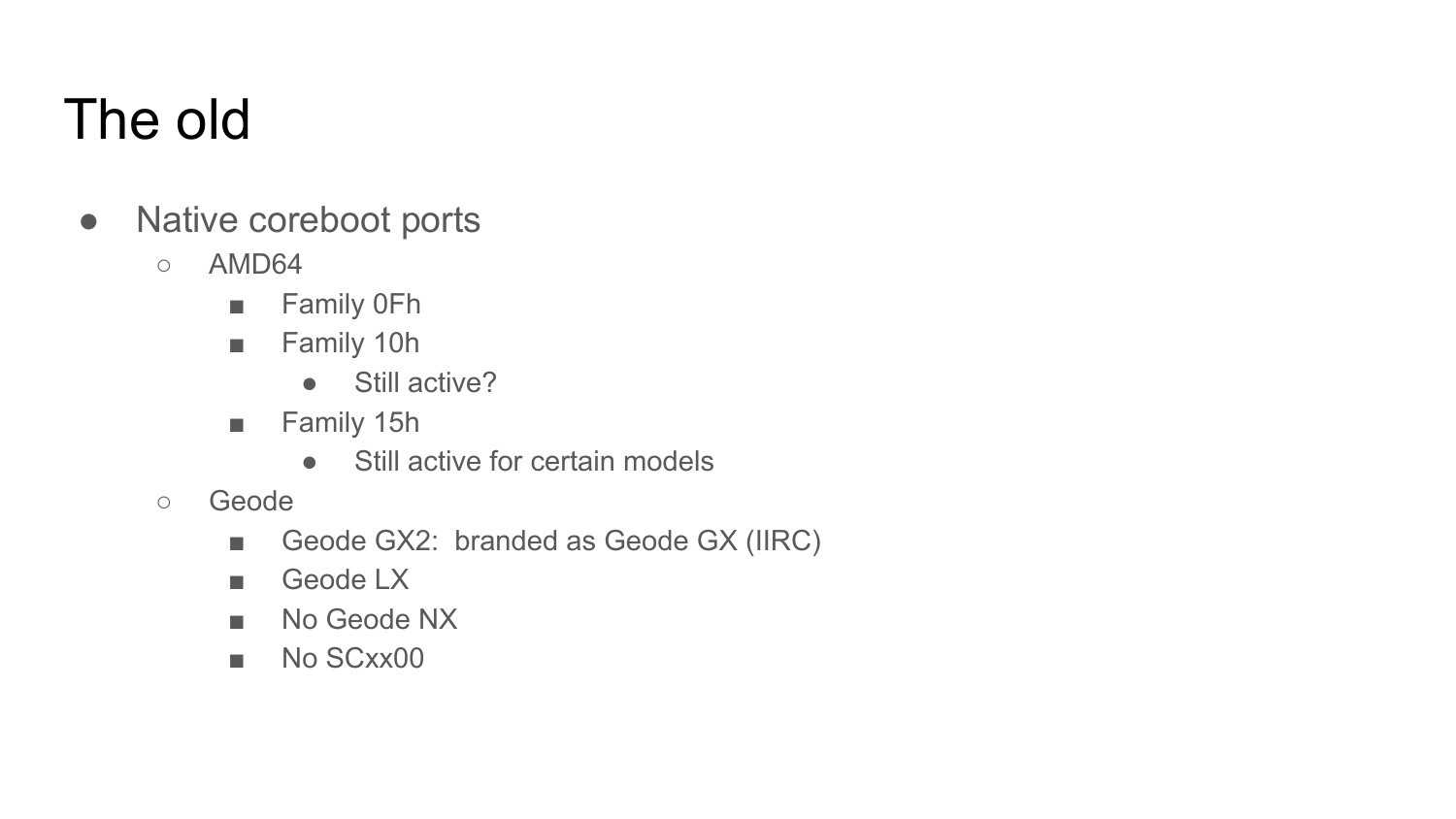#### AGESA and CIMx

- AMD Generic Encapsulated Software Architecture
	- Current version "Arch2008", v5
	- Spec at http://developer.amd.com/resources/developer-guides-manuals/
- BIOS enablement source code
	- Various coreboot ports beginning at Family 10h
	- Firmware calls specific Entry Point functions
		- May populate structures for system configuration
	- Firmware implements callback functions
	- Firmware provides cache-as-RAM setup/teardown (from reference)
	- Proprietary debug interface
- CIM<sub>x</sub>
	- Older initialization reference code
	- May be overly named in coreboot?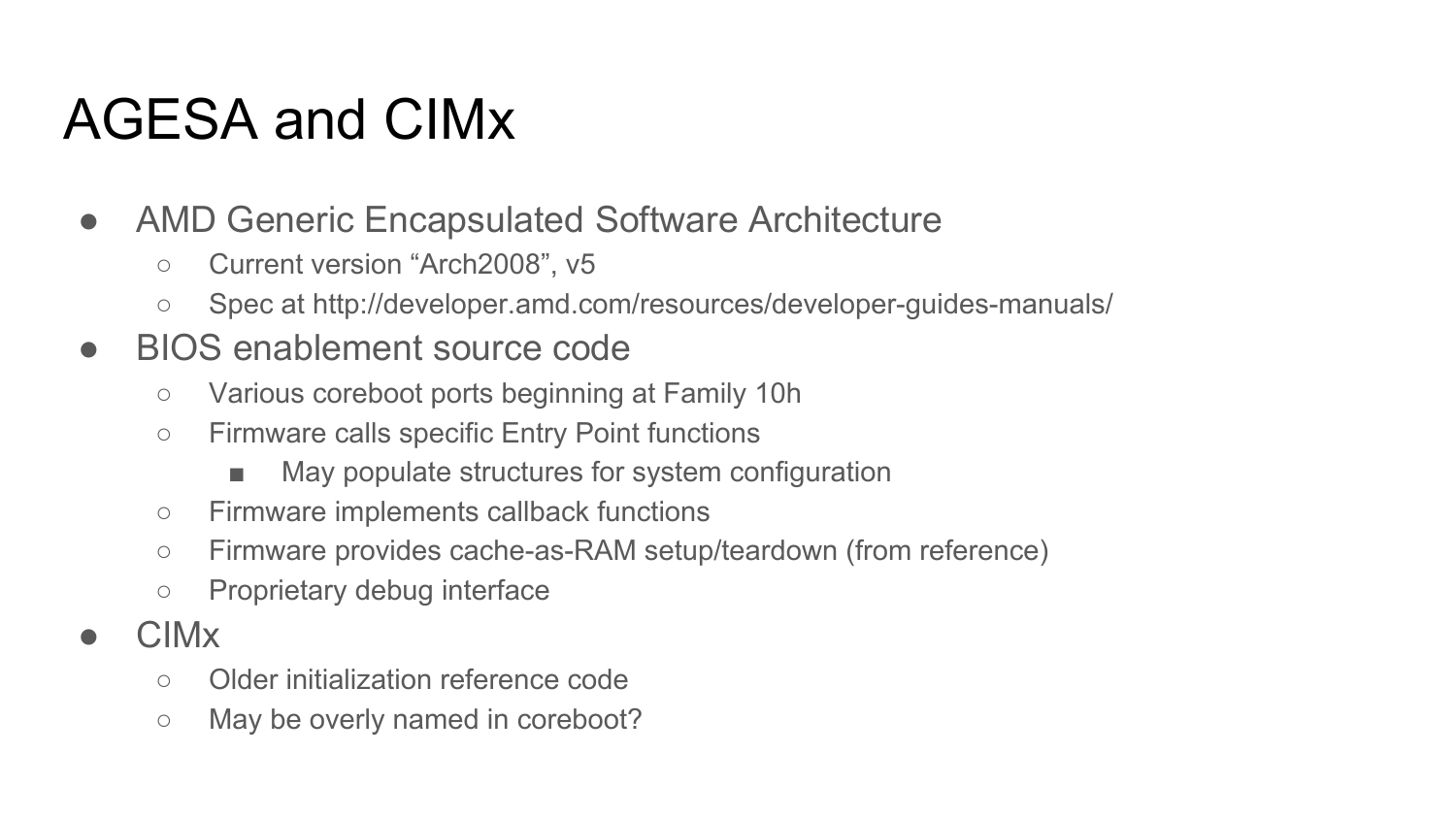# AGESA Entry Points

- romstage
	- AmdInitReset() minimal system setup
	- AmdInitEarly() release and wait for APs
	- AmdInitPost() bring DRAM online
	- AmdInitEnv() close down pre-DRAM operations

#### ● ramstage

- $\circ$  AmdInitMid() set up UMA and graphics
- AmdInitLate() fill ACPI and DMI info
- AmdInitRtb() ready to boot, S3 save
- S3 resume only
	- AmdInitRsm() device and memory reinitialization
	- AmdS3LateRestore() restoration after PCI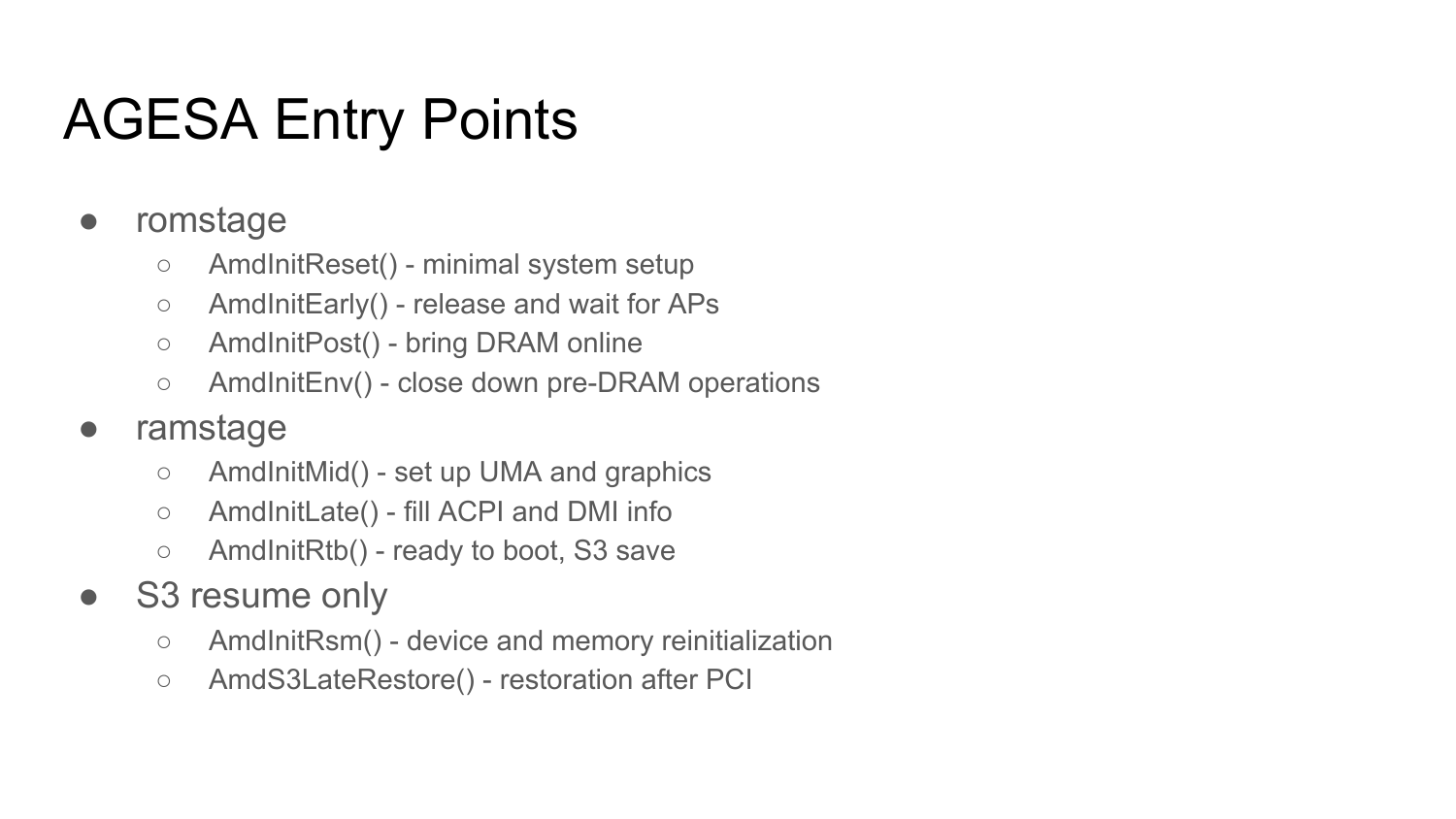#### AGESA and CIMx - continued

#### **AGESA**

- See vendorcode/amd/agesa/f<xx>/Proc
- Significant duplication of source
- Various settings established at build
	- Not possible to override with structures at Entry Points
- Cache-as-RAM teardown known issue in some ports
	- Some use wbinvd to preserve stack info into DRAM backing
	- Kyosti Malkki refactored boot flow for teardown with empty stack WIP?
- CIM<sub>x</sub>
	- Term may be overused in coreboot?
		- AMD releases Platform Initialization (PI) package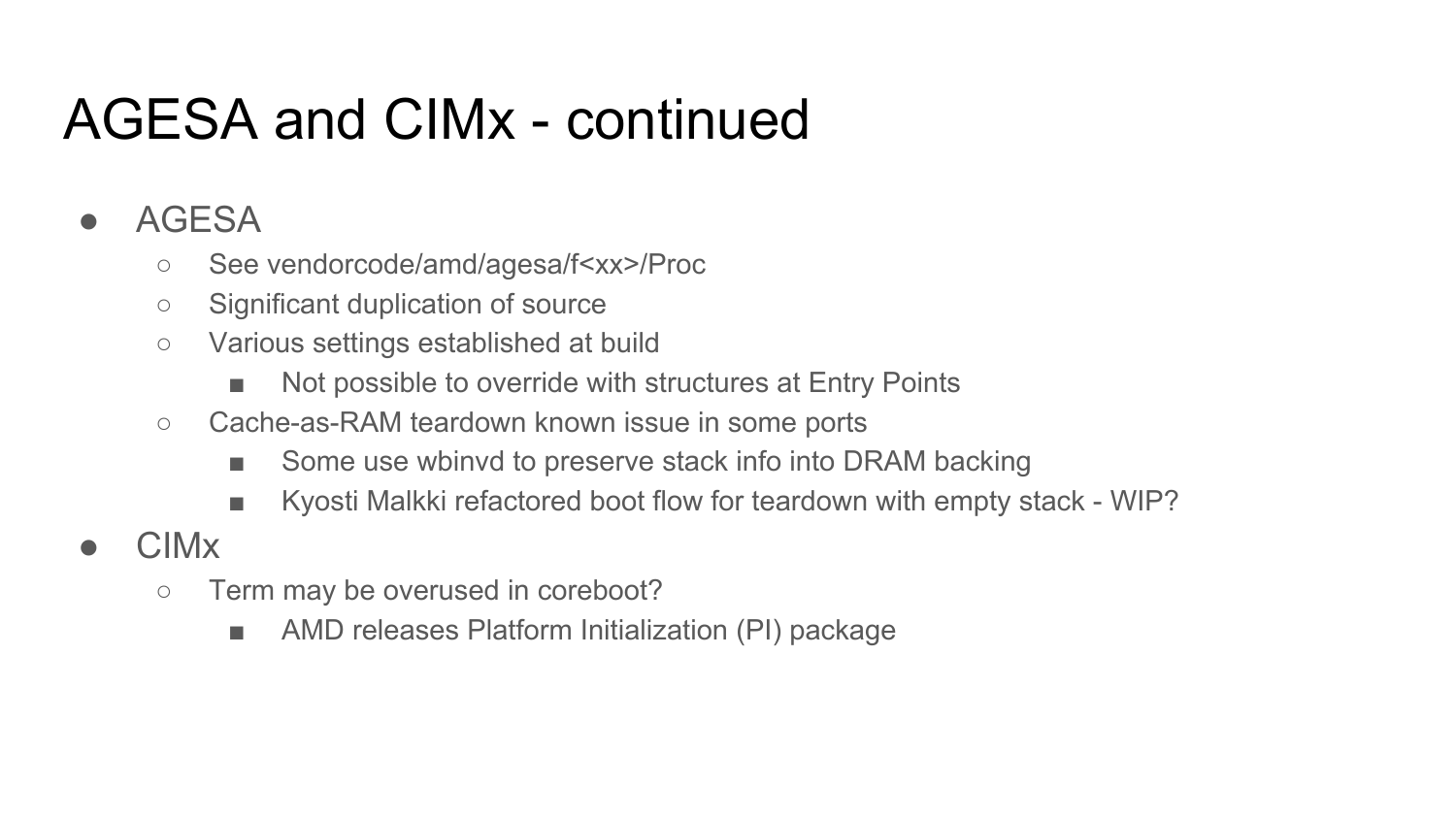# binaryPI

- Precompiled AGESA blob
	- Identical Entry Point functions and callbacks
	- Wrapper locates module, calls offset it finds in blob header
		- Entry Point indicated with a token
- Developed to enable coreboot at first silicon availability
	- Alleviated "IP scrub"
	- Eased resource constraints at AMD
- Bad!
	- It's a blob
		- Not auditable
		- Ownership
	- Sync two separate builds for default values
	- $\circ$  No S3?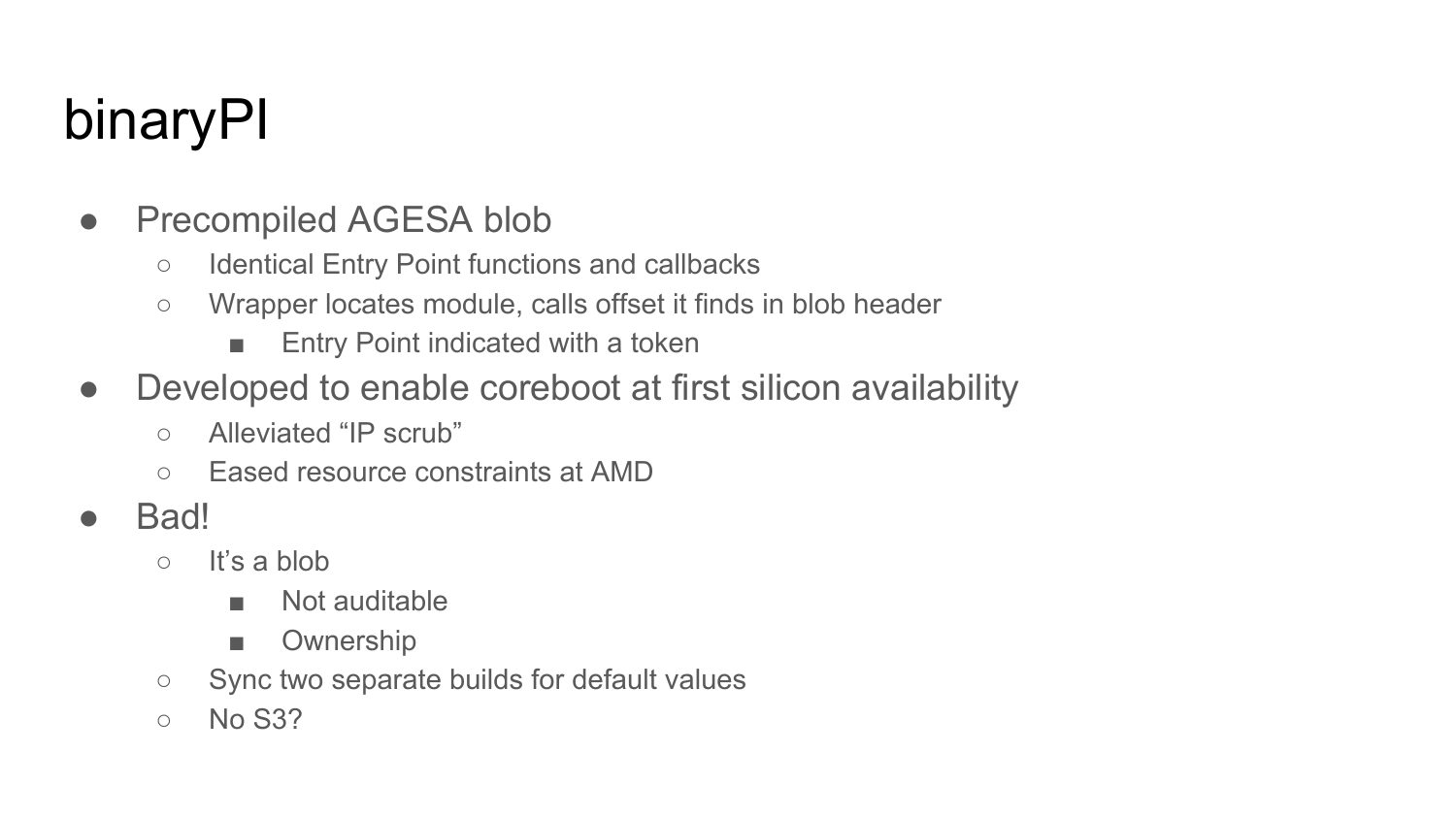# Going forward

- Stoney Ridge Family 15h Models 70h-7Fh
	- APU similar to Carrizo
	- Initially went into coreboot as typical cpu/northbridge/southbridge
- Change to soc/
	- More intuitive supporting soc function calls
	- Clean break
		- No backward-compatibility with other AMD support
		- No bringing older AMD forward
	- Improve source and function
		- Meet coreboot standards
		- NB is carried from Family 15h native port?
			- Multi-node, multi-chip module
		- Modernize SMM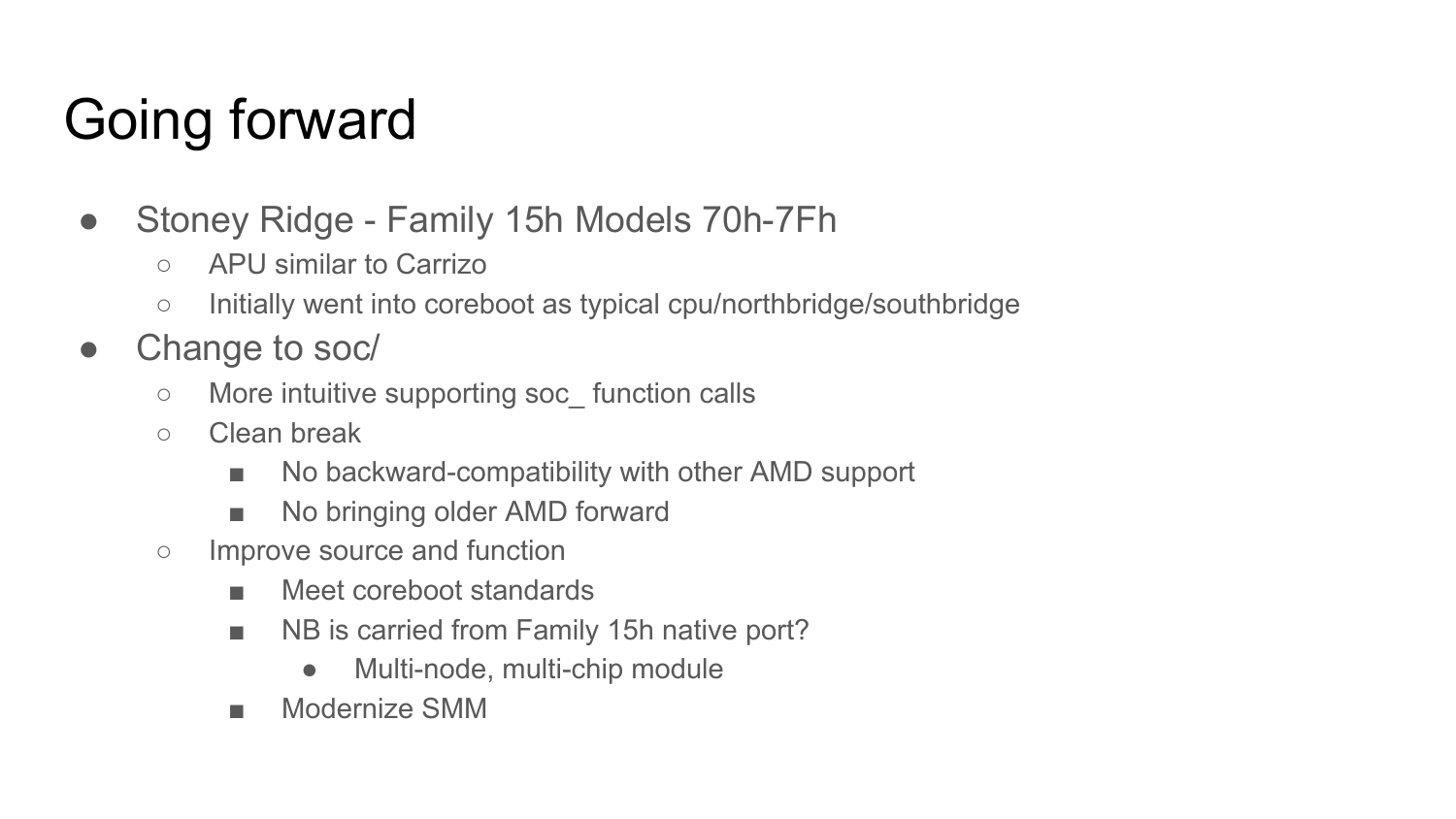# Going forward - continued

- Change to soc/ ...
	- Support across additional coreboot stages
	- Boot flow via soc code, not mainboard
	- o Enable C\_ENVIRONMENT\_BOOTBLOCK
		- Move CAR setup to bootblock
		- Move AmdInitReset() and AmdInitEarly() to bootblock
		- Use lib/bootblock.c
	- Implement postcar stage
		- Remove CAR global migration issue
- Improve binaryPI-coreboot interaction
	- Address plaguing architectural issues
		- Move control to coreboot where possible
			- APs, MTRRs, etc.
		- Port from AmdLib functions
		- $\blacksquare$  S3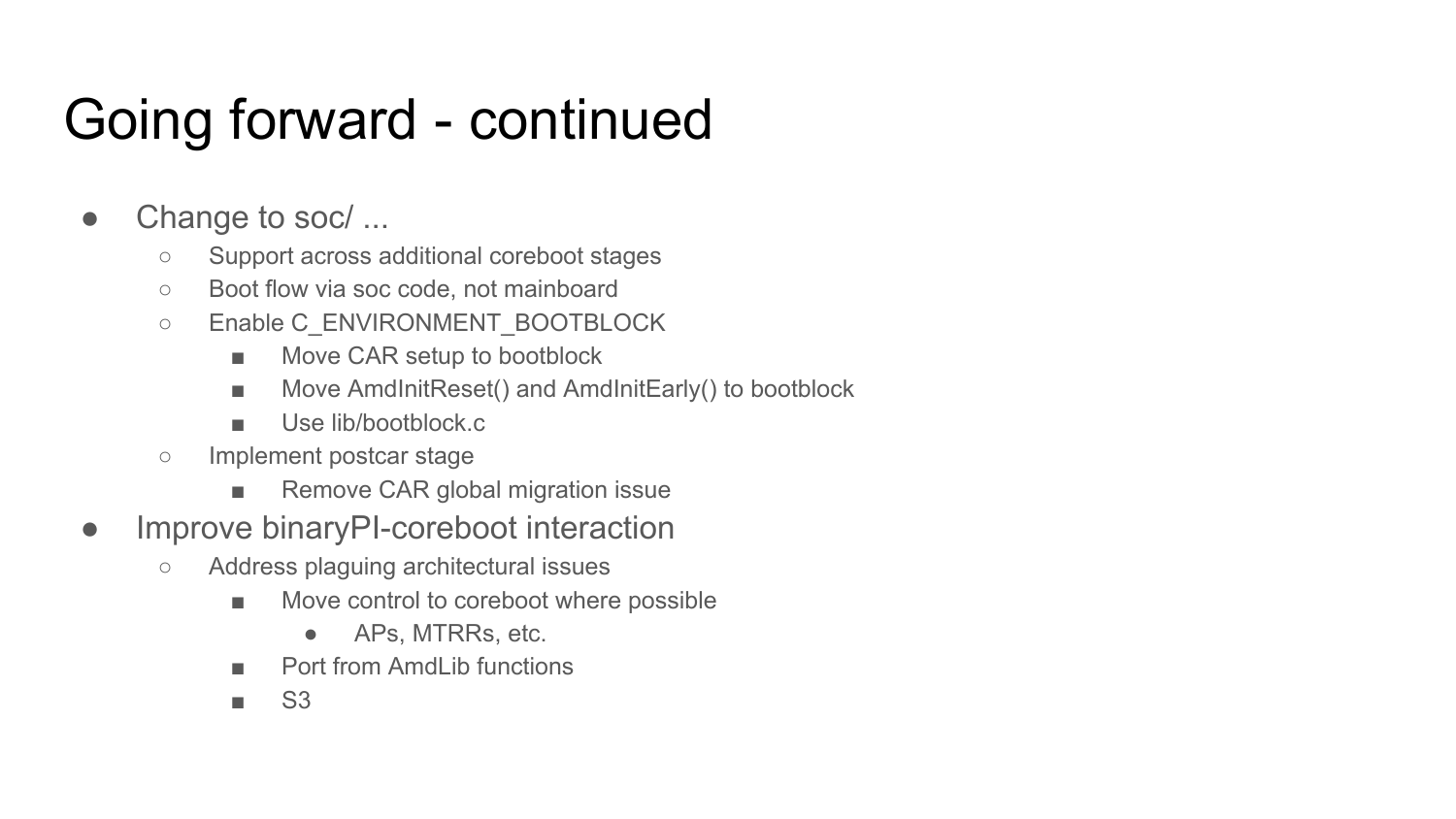# Going forward - AGESA

- Some Platform Security Processor (PSP) support
	- Required for proper graphics operation
	- Required for proper power and temperature management
	- Required for S3
	- PSP restores DRAM and Memory controllers: t.b.d.
- binaryPI
	- Push to open the source
		- Separate location, probably
	- Relocatable
- AGESA v9
	- Newest architecture
	- Encompasses PSP functionality
	- Hope to use binaryPI experience to influence changes to v9
		- Currently developed for UEFI
	- Push to open-source the code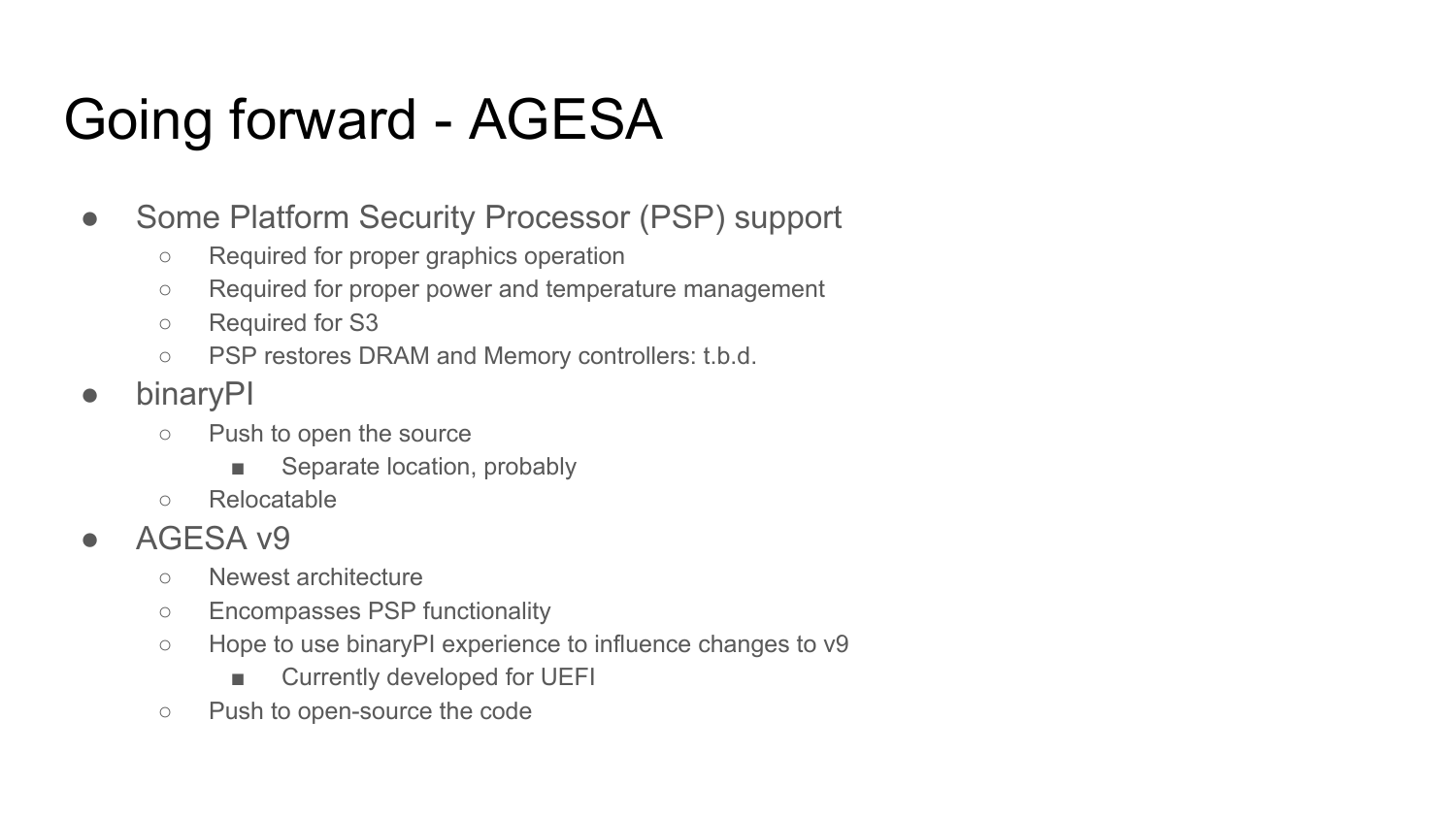#### Resources - Specs

- BIOS and Kernel Developer's Guide (BKDG), mixed public and NDA
- AMD64 Architecture Programmer's Manual (APM) vols. 1-5, public
	- 2: System Programming
	- 3-5 Instruction set
- Discrete core logic
	- Register Reference Guide (RRG), mixed
	- Register Programming Requirements (RPR), mixed
- AMD Platform Security Processor BIOS Architecture Design Guide, NDA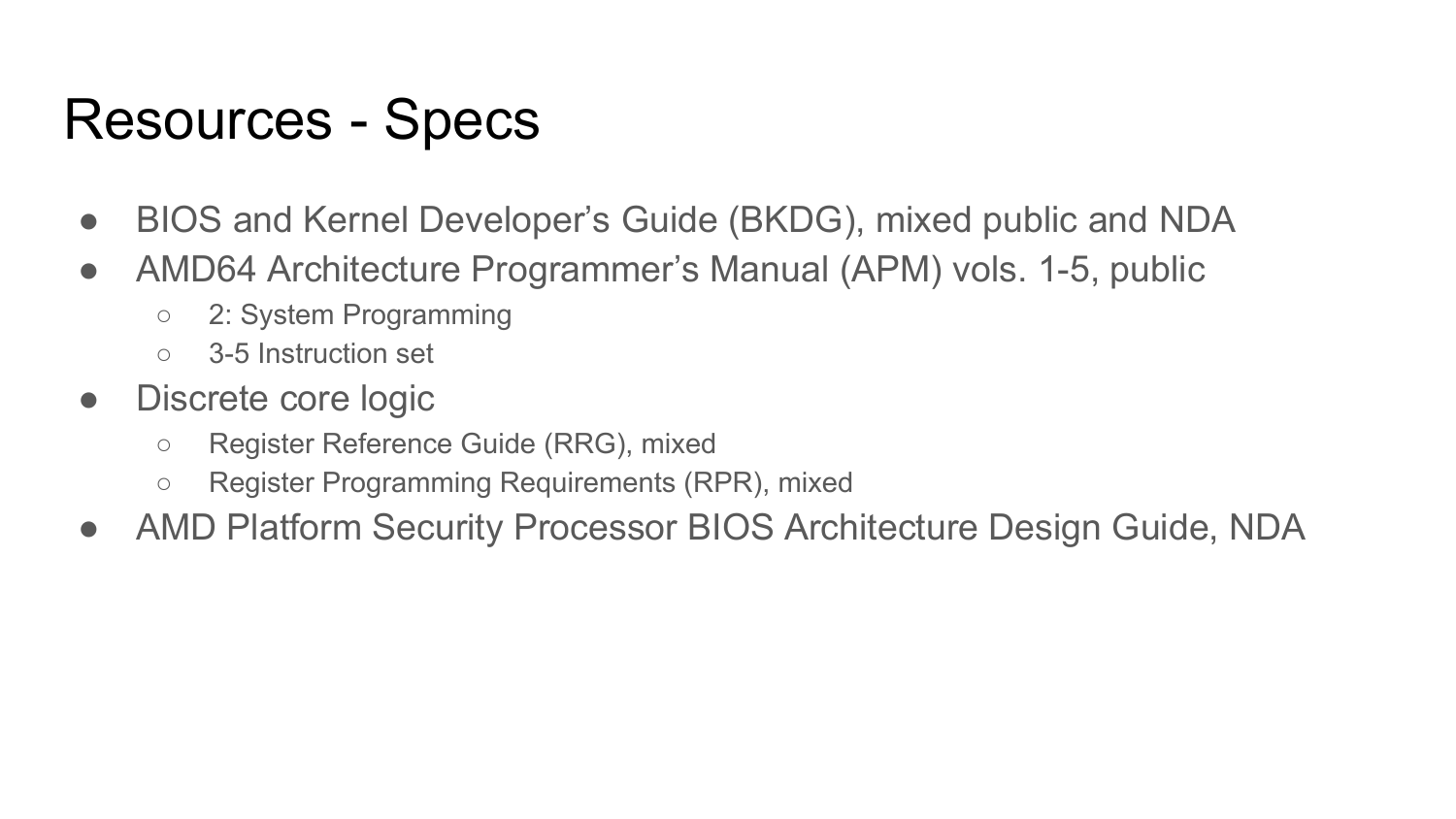#### Resources - Specs, continued

- Revision Guide / Specification Update, mixed
- Less interesting
	- Software Optimization Guide, family-specific is NDA
	- Power and Thermal Datasheet (PTDS), NDA
		- Detailed definition of each SKU
	- Infrastructure Roadmap (IRM), NDA
		- List of features by family, by package
	- Functional Datasheet (FDS), NDA
		- Pinout and physical attributes of a package
	- Electrical Datasheet (EDS), NDA
		- AC, DC characteristics, sequencing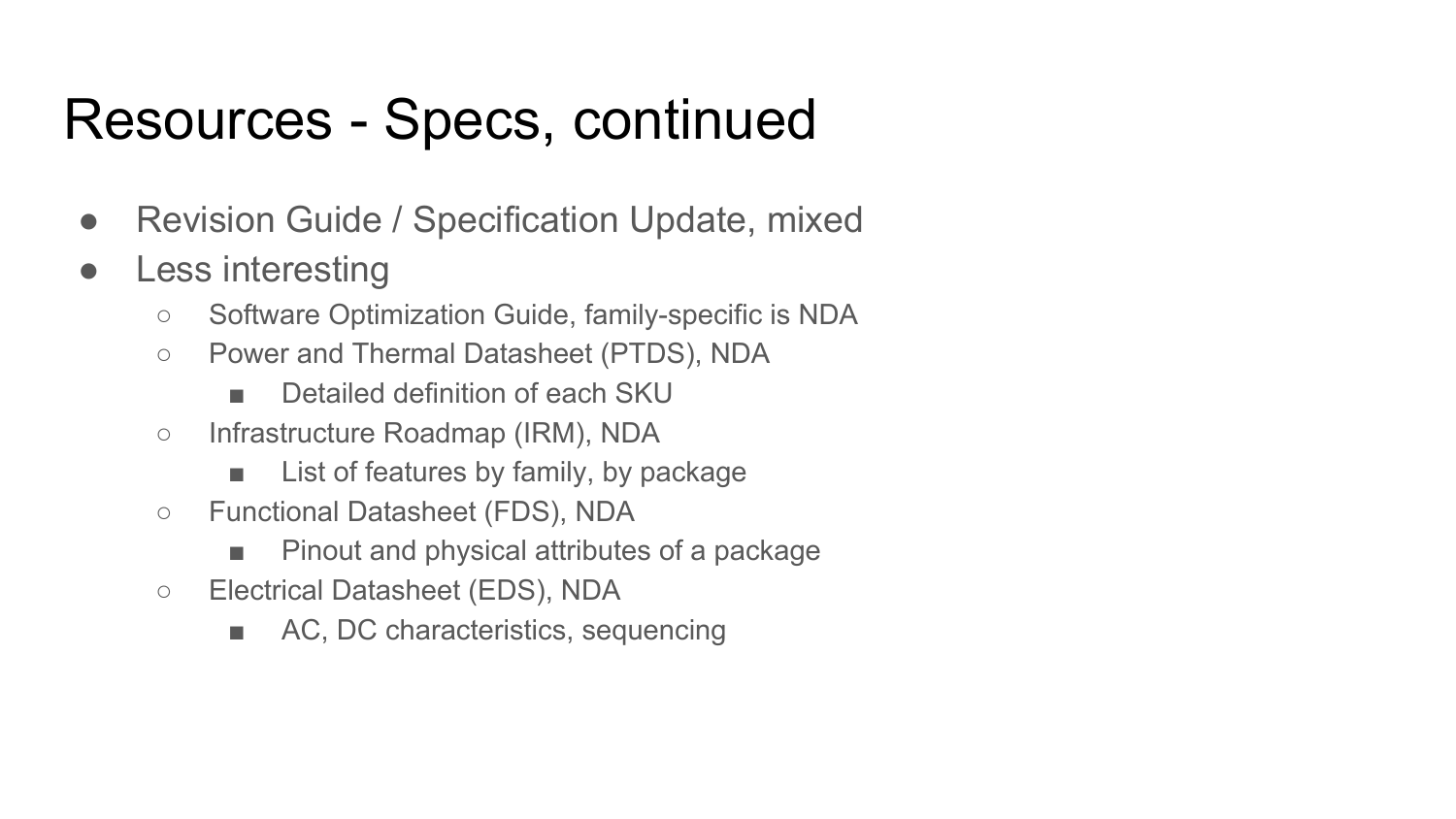#### Resources - Other

- nda.amd.com
- Platform Initialization (PI) package
- Hardware Development Tool (HDT)
	- Probes: Wombat, Purple Possum, … special request/purchase from AMD
	- Processor Debug Mode (PDM) block accessed over JTAG
- BIOS TestSuite
	- Confirms proper system configuration according to BKDG
	- Run local or over HDT
- AMD Specialized Tool Suite
	- Windows: one big installer
	- Linux: N/A but individual tools for download
- Honorable Mention: Sage SmartProbe
	- JTAG probe
	- No general availability, no updates for new APUs, no support, no licenses